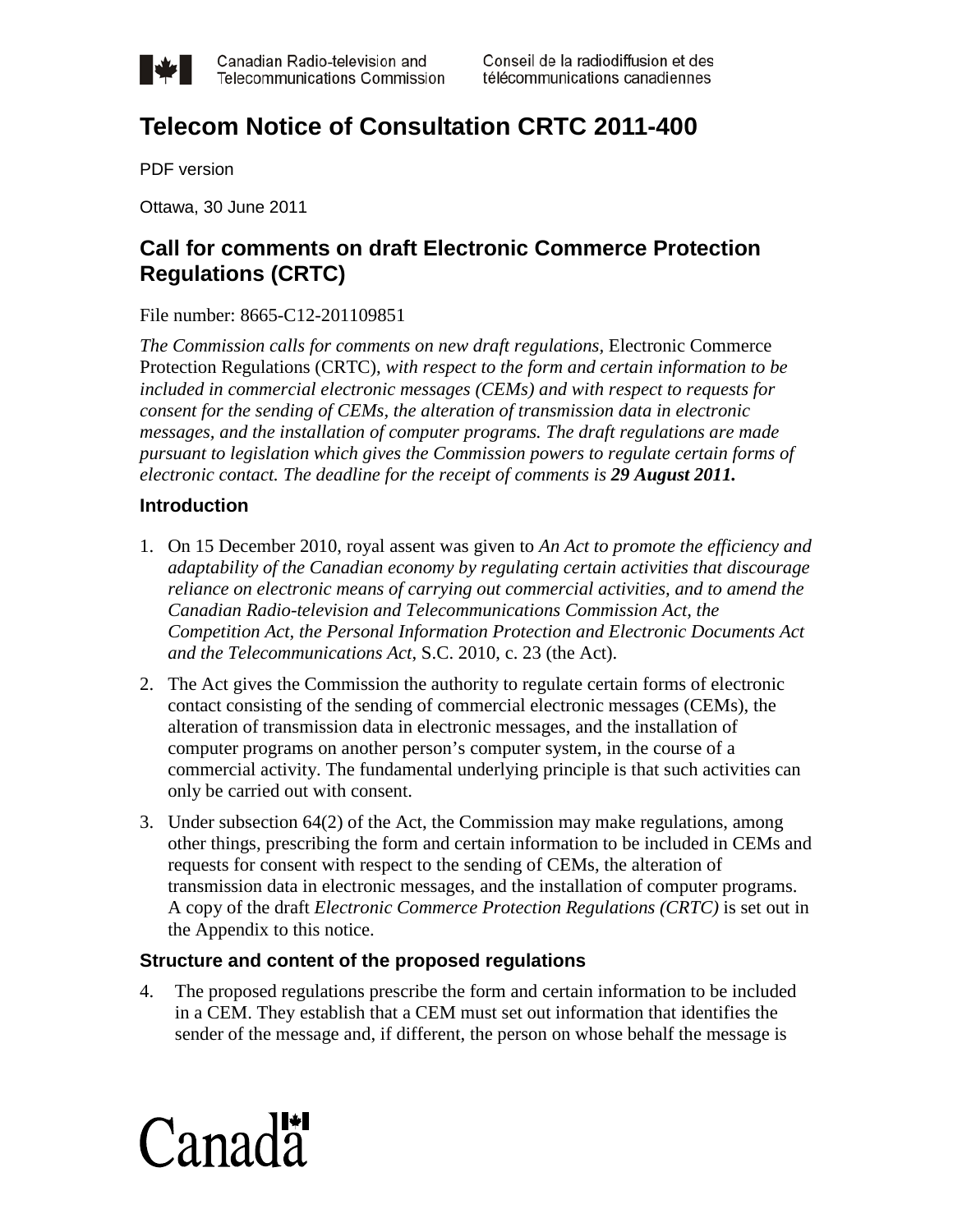sent, as well as, if applicable, the names of those persons' businesses. The CEM is also to include information that would enable the recipient to readily contact such persons. Further, the proposed regulations prescribe that this information, as well as the unsubscribe mechanism, be set out clearly and prominently.

- 5. The proposed regulations also specify a particular form by which information relating to the sender of the message and the unsubscribe mechanism may be accessed, in circumstances where it is not practicable to include such information in a CEM, for instance, because of character limitations.
- 6. Section 6 of the Act prohibits the sending of a CEM unless there is express or implied consent from the recipient of that message. Section 7 of the Act prohibits, absent express consent, the alteration of transmission data in an electronic message which results in the message being delivered to a different destination. Section 8 of the Act prohibits the installation of a computer program unless express consent has been obtained. The Commission's proposed regulations prescribe the form of a request for express consent for the purposes of subsections 10(1) and 10(3) of the Act. More specifically, the proposed regulations stipulate that any request for express consent must clearly identify the person seeking consent and, if different, the person on whose behalf consent is sought, and, if applicable, the names of those persons' businesses. In addition, it is proposed that contact information be included for such persons, and further, that there be a requirement to include a statement which states that consent may be withdrawn using the contact information provided.
- 7. The focus of the final segment of the proposed regulations is the installation of computer programs in the course of a commercial activity, which, as noted above, is addressed in section 8 of the Act. The proposed provisions prescribe that additional information be provided when requesting express consent if a computer program that performs a function set out in subsection 10(5) of the Act is to be installed. In such circumstances, the proposed regulations prescribe the manner in which the computer program's material elements must be brought to the attention of the person from whom consent is being sought, and further establish that the person seeking consent must obtain a written acknowledgement from the person from whom consent is sought that they understand and agree that the program performs the specified functions.

## **Call for comments**

8. The Commission calls for comments on the form and content of the proposed *Electronic Commerce Protection Regulations (CRTC)*, made under the Act, which are set out in the Appendix to this notice.

## **Procedure**

9. The Commission will accept comments from interested persons that it receives on or before **29 August 2011**. The Commission will not formally acknowledge comments. It will, however, fully consider all comments and they will form part of the public record of the proceeding provided that the procedures for filing set out below have been followed.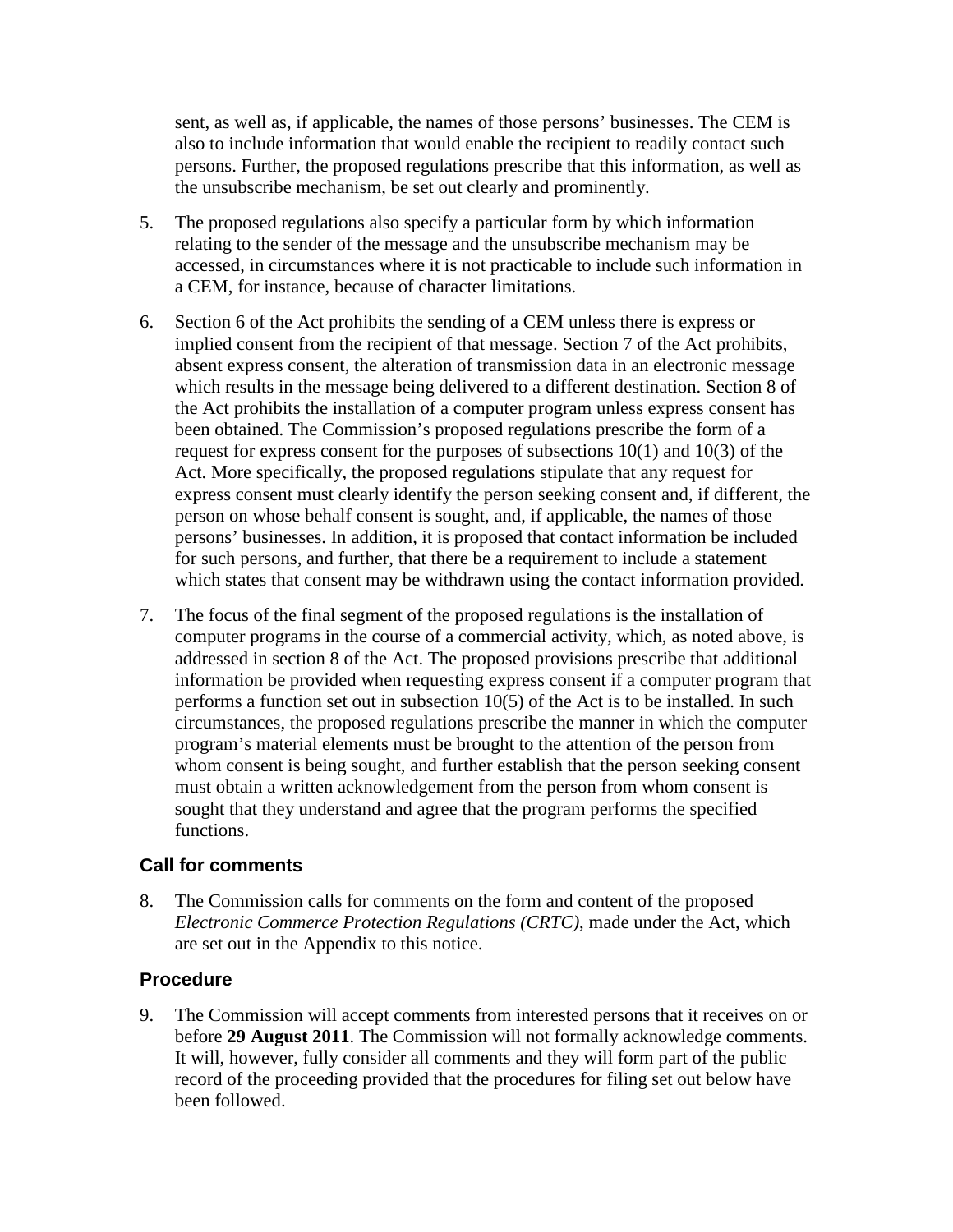- 10. Persons can file their comments with the Commission by using the following comments link or by writing to the Secretary General (by mail: CRTC, Ottawa, Ontario, K1A 0N2; by fax: 819-994-0218).
- 11. If a document is to be filed or served by a specific date, the document must be actually received, not merely sent, by that date. A document must be filed with the Commission by 5 p.m. Vancouver time (8 p.m. Ottawa time) on the date it is due.
- 12. Submissions longer than five pages should include a summary.
- 13. Electronic submissions should be in HTML format. Alternatively, Microsoft Word may be used for text and Microsoft Excel for spreadsheets.
- 14. Each paragraph of all submissions should be numbered. In addition, the line \*\*\*End of document\*\*\* should follow the last paragraph. This will help the Commission verify that the document has not been damaged during electronic transmission.

## **Important notice**

- 15. All information provided as part of this public process, whether sent by postal mail, facsimile, email, or through the Commission's website at www.crtc.gc.ca, becomes part of a publicly accessible file and will be posted on the Commission's website. This includes personal information, such as full names, email addresses, postal/street addresses, telephone and facsimile numbers, and any other personal information provided.
- 16. The personal information provided will be used and may be disclosed for the purpose for which the information was obtained or compiled by the Commission, or for a use consistent with that purpose.
- 17. Documents received electronically or otherwise will be posted on the Commission's website in their entirety exactly as received, including any personal information contained therein, in the official language and format in which they are received. Documents not received electronically will be made available in PDF format.
- 18. The information provided to the Commission as part of this public process is entered into an unsearchable database dedicated to this specific public process. This database is accessible only from the web page of this particular public process. As a result, a general search of the Commission's website with the help of either its search engine or a third-party search engine will not link directly to the information provided as part of this public process.

## **Location of CRTC offices**

19. Submissions may be examined or will be made available promptly upon request at Commission offices during normal business hours.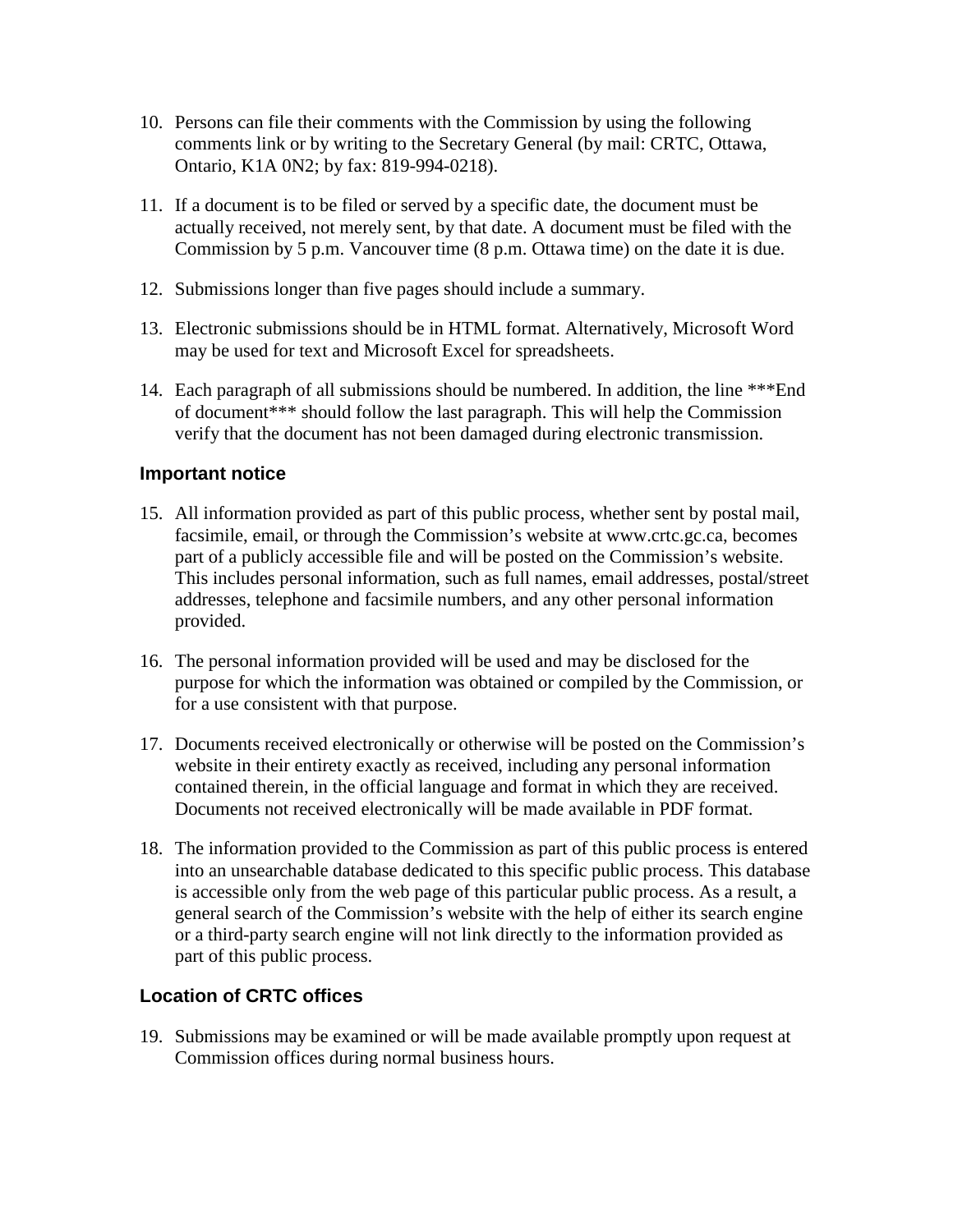Toll-free telephone: 1-877-249-2782 Toll-free TDD: 1-877-909-2782

Central Building Les Terrasses de la Chaudière 1 Promenade du Portage, Room 206 Gatineau, Quebec J8X 4B1 Tel.: 819-997-2429 Fax: 819-994-0218

#### *Regional offices*

Metropolitan Place 99 Wyse Road, Suite 1410 Dartmouth, Nova Scotia B3A 4S5 Tel.: 902-426-7997 Fax: 902-426-2721

205 Viger Avenue West, Suite 504 Montréal, Quebec H2Z 1G2 Tel.: 514-283-6607

55 St. Clair Avenue East, Suite 624 Toronto, Ontario M4T 1M2 Tel.: 416-952-9096

Kensington Building 275 Portage Avenue, Suite 1810 Winnipeg, Manitoba R3B 2B3 Tel.: 204-983-6306 Fax: 204-983-6317

2220 – 12th Avenue, Suite 620 Regina, Saskatchewan S4P 0M8 Tel.: 306-780-3422

10405 Jasper Avenue, Suite 520 Edmonton, Alberta T5J 3N4 Tel.: 780-495-3224

858 Beatty Street, Suite 290 Vancouver, British Columbia V6B 1C1 Tel.: 604-666-2111 Fax: 604-666-8322

Secretary General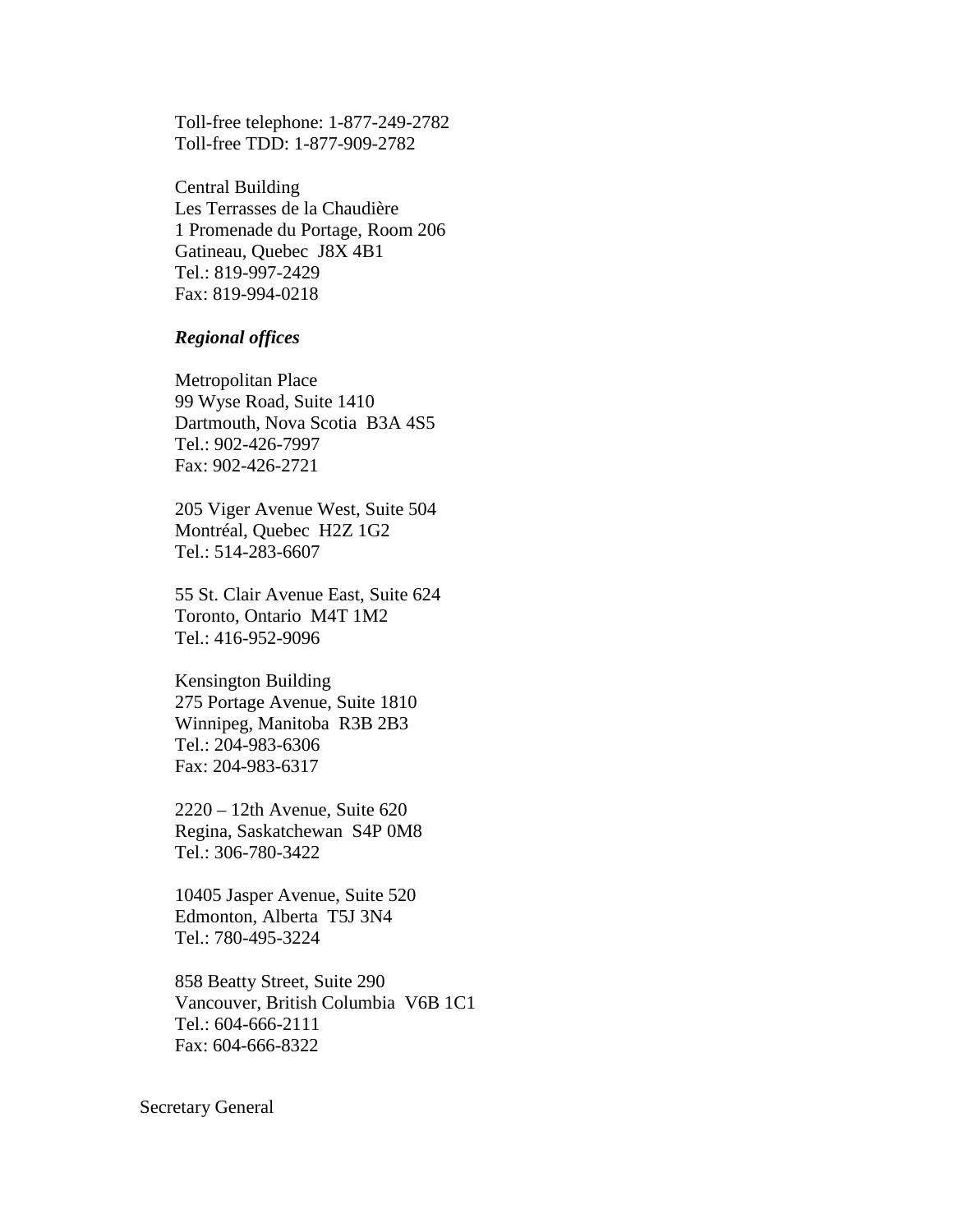## **Appendix to Telecom Notice of Consultation CRTC 2011-400**

## *Electronic Commerce Protection Regulations (CRTC)*

### DEFINITION

**1.** In these Regulations, "Act" means *An Act to promote the efficiency and adaptability of the Canadian economy by regulating certain activities that discourage reliance on electronic means of carrying out commercial activities, and to amend the Canadian Radio-television and Telecommunications Commission Act, the Competition Act, the Personal Information Protection and Electronic Documents Act and the Telecommunications Act*.

## INFORMATION TO BE INCLUDED IN COMMERCIAL ELECTRONIC MESSAGES

- **2.** (1) For the purposes of subsection 6(2) of the Act, the following information must be set out in any commercial electronic message:
	- (*a*) the name of the person sending the message and the person, if different, on whose behalf it is sent;
	- (*b*) if the message is sent on behalf of another person, a statement indicating which person is sending the message and which person on whose behalf the message is sent;
	- (*c*) if the person who sends the message and the person, if different, on behalf of whom it is sent carry on business by different names, the name by which those persons carry on business; and
	- (*d*) the physical and mailing address, a telephone number providing access to an agent or a voice messaging system, an email address and a web address of the person sending the message and, if different, the person on whose behalf the message is sent and any other electronic address used by those persons.

(2) If it is not practicable to include the information referred to in subsection (1) and the unsubscribe mechanism referred to in paragraph  $6(2)(c)$  of the Act in a commercial electronic message, that information may be provided by a link to a web page on the World Wide Web that is clearly and prominently set out and that can be accessed by a single click or another method of equivalent efficiency at no cost to the person to whom the message is sent.

## FORM OF COMMERCIAL ELECTRONIC MESSAGES

**3.** (1) The information referred to in section 2 and the unsubscribe mechanism referred to in paragraph  $6(2)(c)$  of the Act must be set out clearly and prominently.